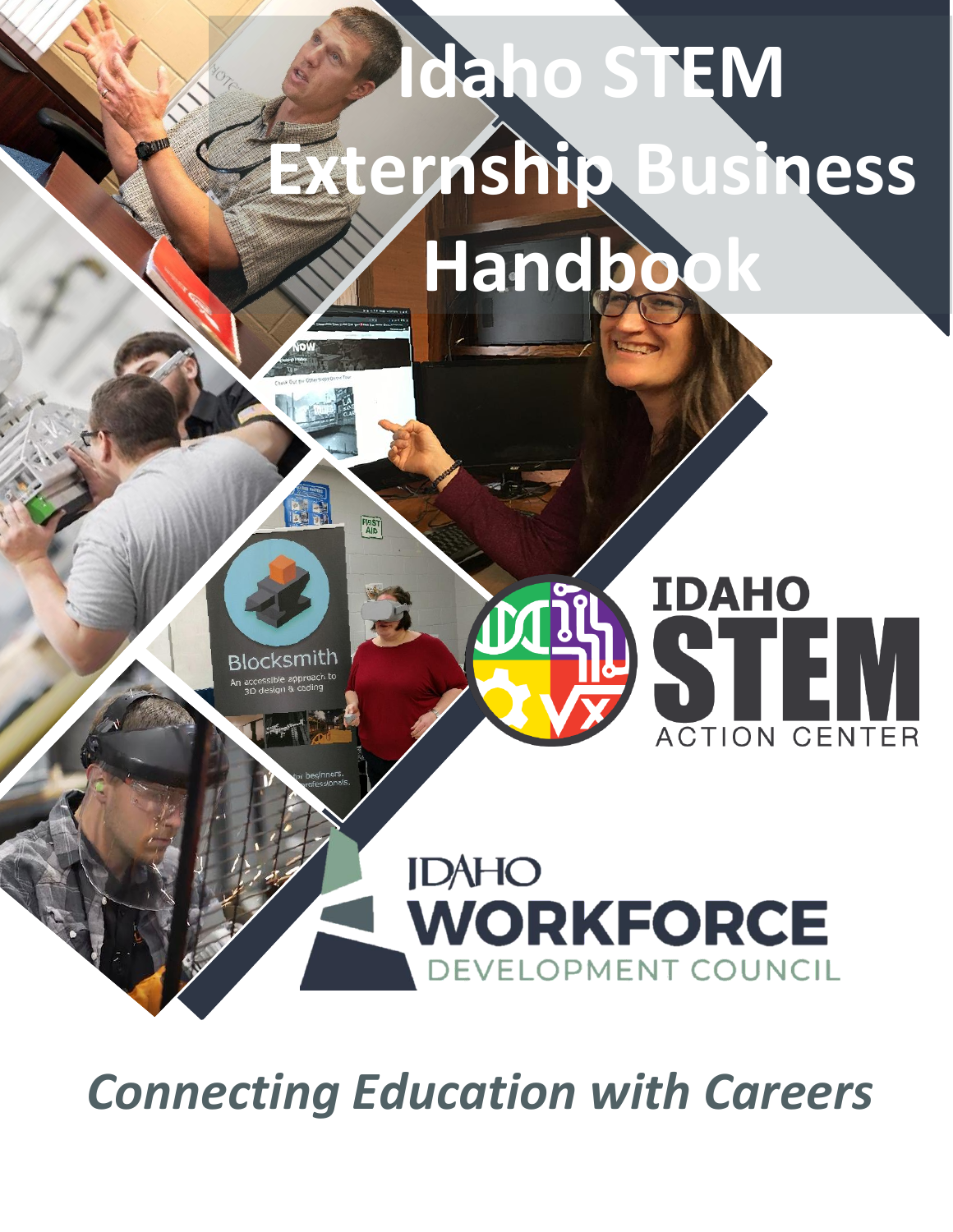Funded with investments from Idaho business partners, along with STEM Action Center and Workforce Development Council, both under the office of Governor Brad Little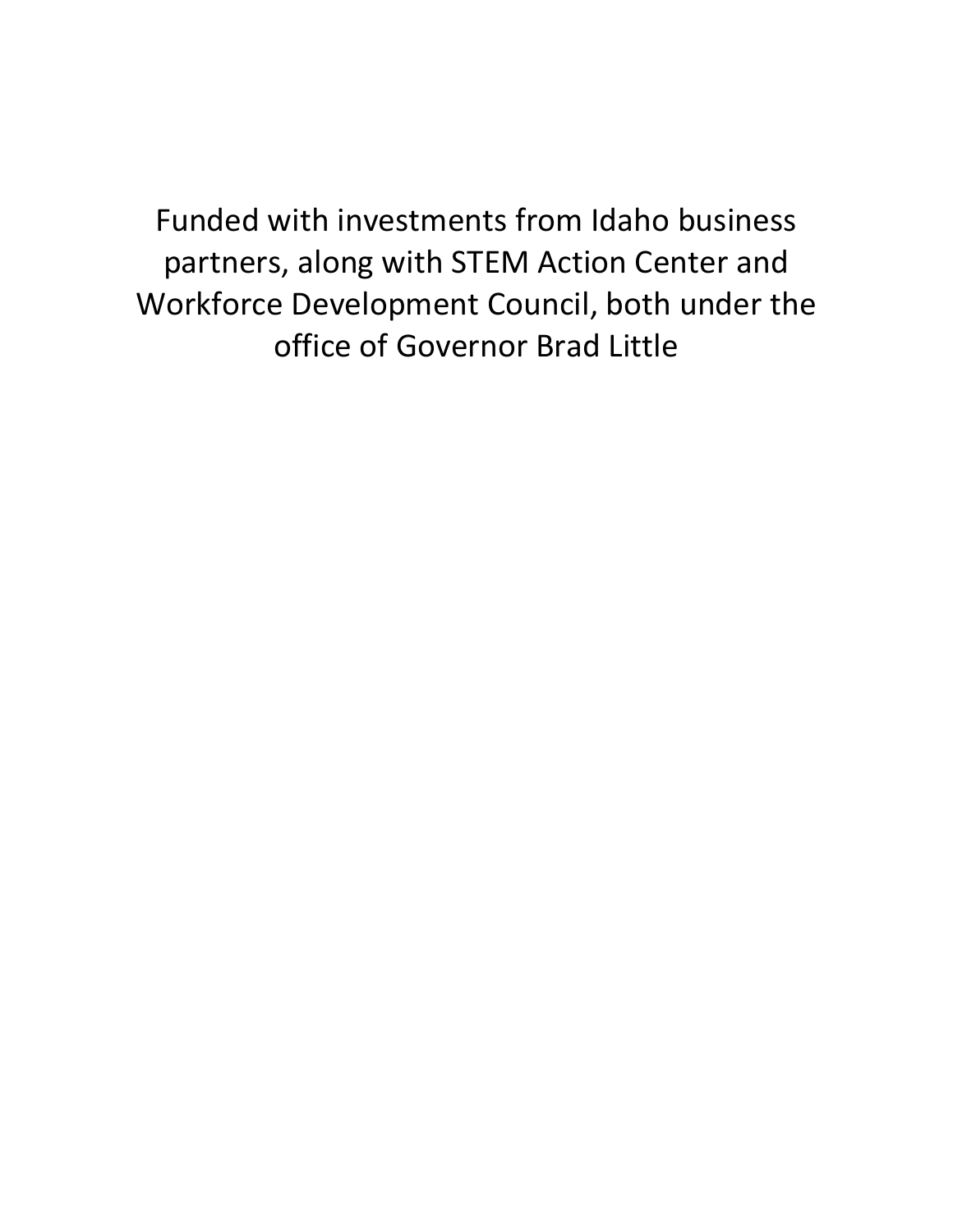Idaho is at an economic crossroads. There are currently thousands of unfilled jobs in the state and that number is projected to increase due to a lack of a qualified workforce. To address this critical need, the Idaho Workforce Development Council and Idaho STEM Action Center, both under the Executive Office of Governor Brad Little, have combined forces to develop the Idaho Teacher Externship program. The goal of this program is to provide classroom teachers and career counselors with the opportunity to engage in relevant, localized work during the summer with Idaho businesses, which in turn will allow them to better prepare their students - Idaho's future workforce.

Collaboratively, we just completed year three in summer 2021 and the feedback from both business hosts and externs was overwhelmingly positive. Despite the restrictions imposed by the COVID-19 pandemic, we were able to place 26 externs into a wide variety of businesses including manufacturing, high tech, health care, engineering, market research, and television production, to name a few. Businesses ranged from thousands of employees to fewer than a dozen. The teachers gained valuable, real-world experiences that will allow them to transform their classrooms and teaching practices. Businesses were able to leverage the teachers' unique skill sets to build capacity and approach problems with a fresh perspective.

In year two, we transitioned to a cost-share model whereby businesses with the means funded up to 100% of their extern's stipend. Thanks to the generous support of the host businesses, we will continue this model in year three. This will allow us to expand the program across the state with a strategic emphasis on placing externs into rural businesses. By doing so, we plan to eventually bring the benefits of the externship program to all students in Idaho regardless of where they live.

Though we come from different perspectives on education and workforce, we both share the same goal: to connect classrooms to careers in meaningful ways that offer students increased opportunities to work, live, and stay in Idaho. Doing so will not only benefit our future workforce, but also will allow Idaho's economy to continue to prosper. As we look to year two of this exciting program, we remain committed to the vision of providing equity and opportunity for all Idahoans. Please join us in expanding this successful program!

Executive Director (2015 – 2020) Idaho STEM Action Cent

Executive Director Idaho Workforce Development Council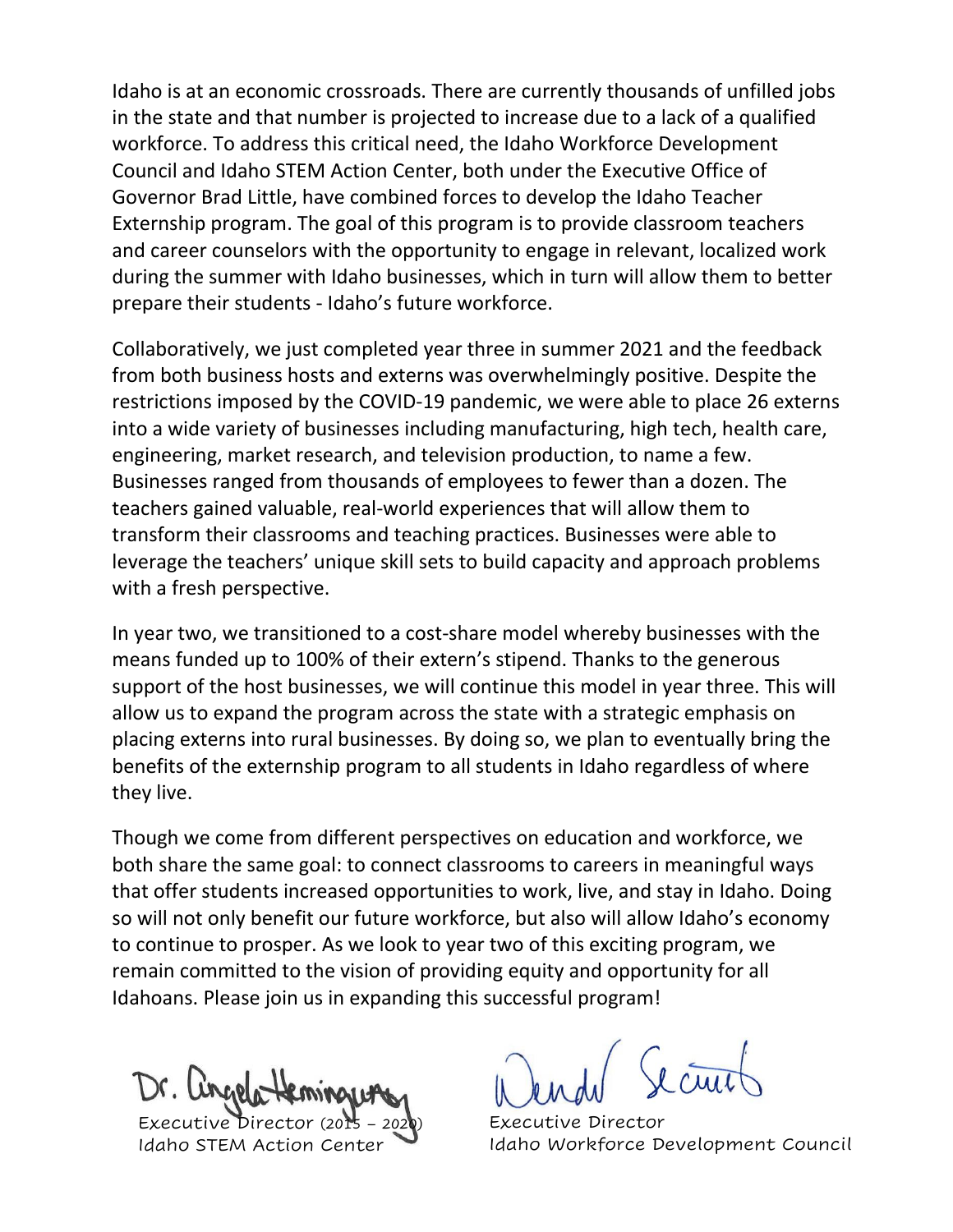### **Table of Contents**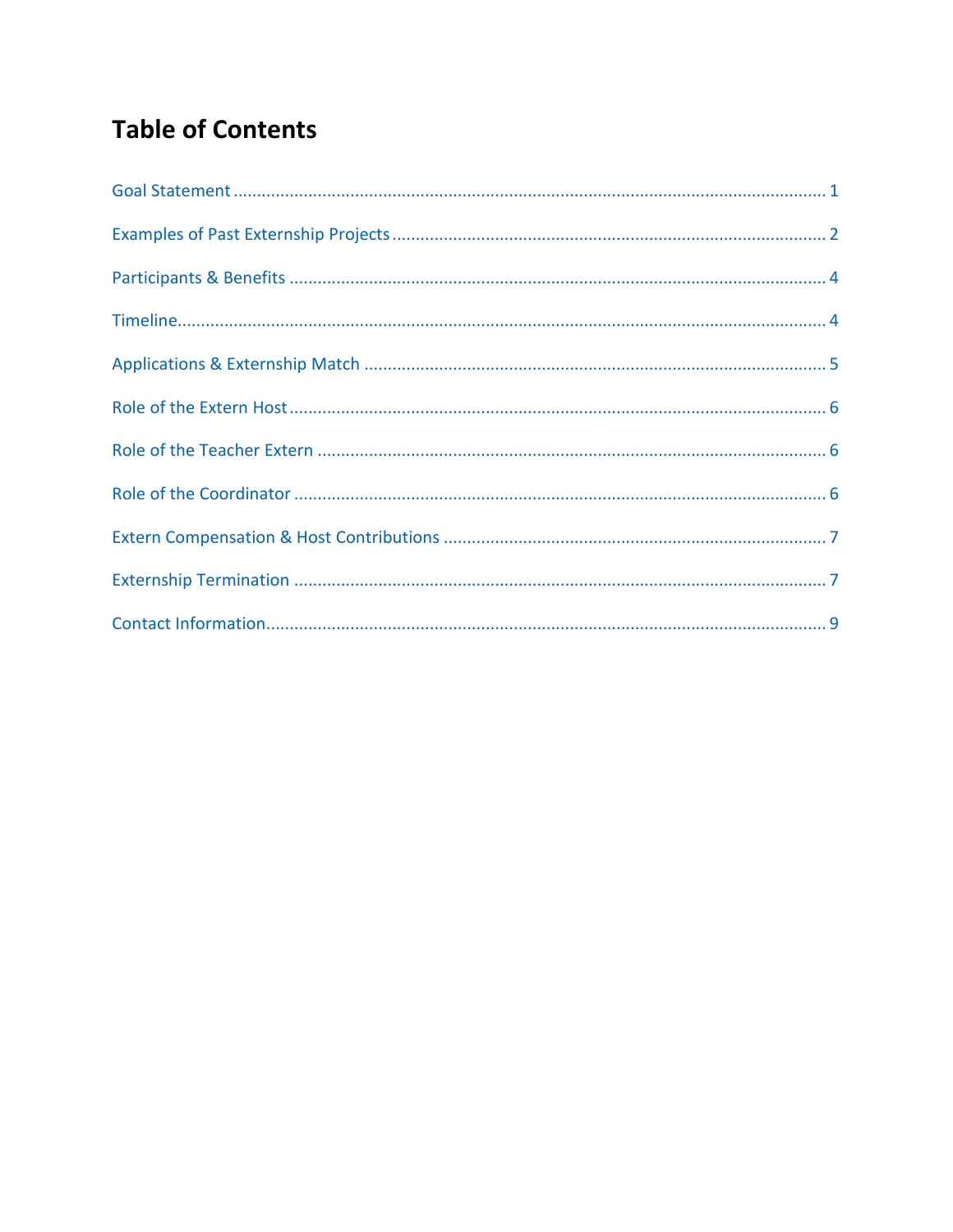## **Goal Statement**

By providing classroom teachers and career counselors with the opportunity to work in business and industry, the Externship Program will allow them to better prepare their students for workforce needs in Idaho. The essential role educators play in helping students to develop the knowledge, skills and dispositions necessary to thrive in an ever-evolving economy cannot be overstated. Externships also create vital partnerships between businesses and local schools that can help students make relevant connections between their education and potential career pathways. Doing so will result in a more skilled and diverse STEM talent pipeline which is critical for the continued growth of Idaho's economy.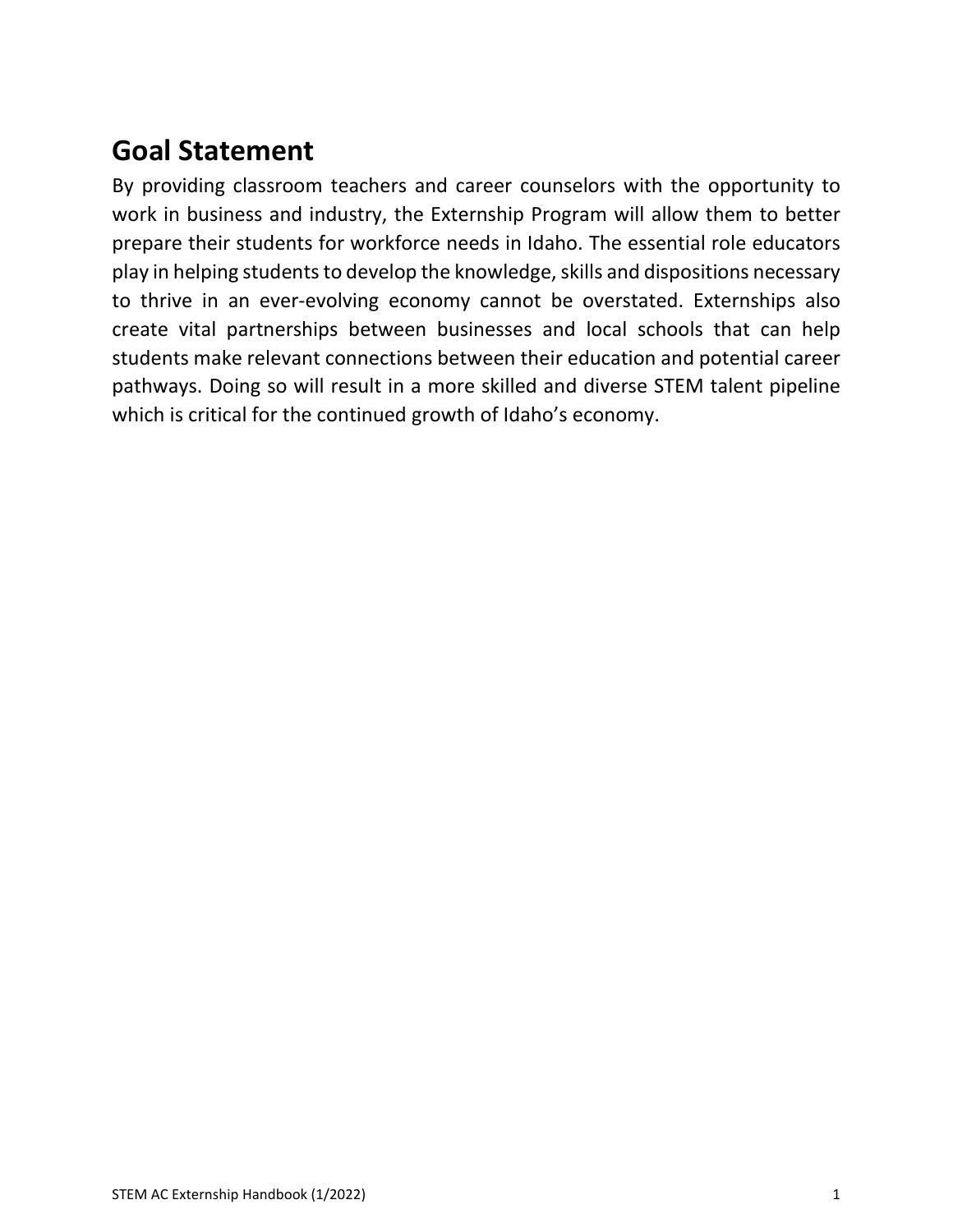## **Examples of Past Externship Projects**

<span id="page-5-0"></span>*RM*  $\triangle$  **L L ATA** Participate on teams as a quality analyst, product tester, and a *project coordinator*

*Provide training, develop transitions services and individual plans for employment*





*Create training deliverables for client credit unions including development/editing of video*

*Manage school pilot program, partnership interviews, program data presentation*

**ACHD COMMUTERIDE** 

*Design, build, program and fly a drone in preparation for* University<sub>of</sub> Idaho *a student camp*

*Maintain equipment, assist with machine changeovers, program robots, and generate solutions to existing manufacturing problems*





*Robotic programming classes, engineering-related support activities (mechanical, electrical and software)*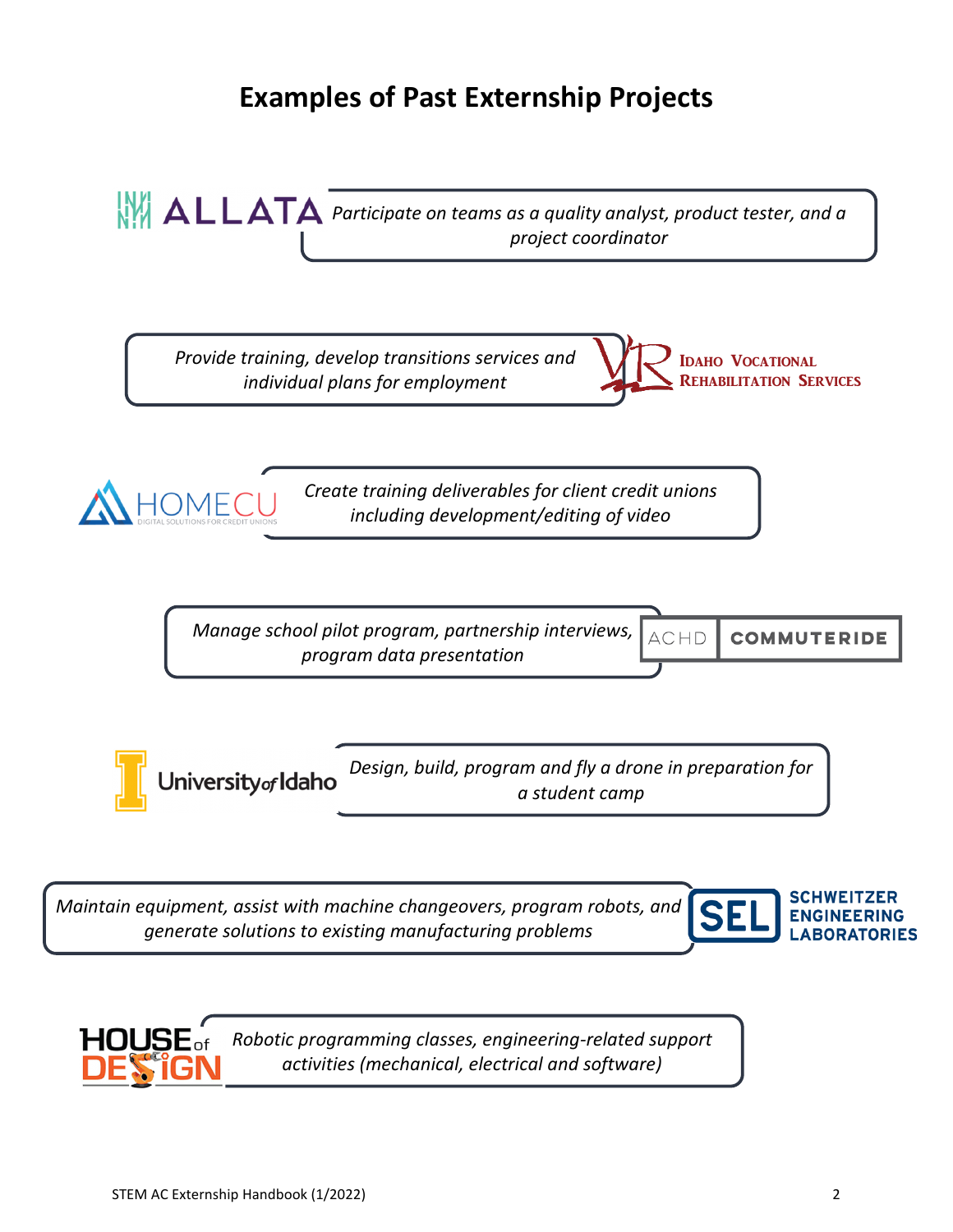*Performing compensation analysis, working with Excel to calculate rates, building formulas, and analyzing data*







*Lumber and manufacturing, an overview of policy issues, particularly around environment, forest management, and education*

*VR/AR device prep, media campaign, video production, website creation* **GRAVISTECH** 



*Client/industry research and public relations*



*Research appropriate programs for the LEADER database, provide communications support to promote the externship program*

**St Luke's** 

**IF BAR**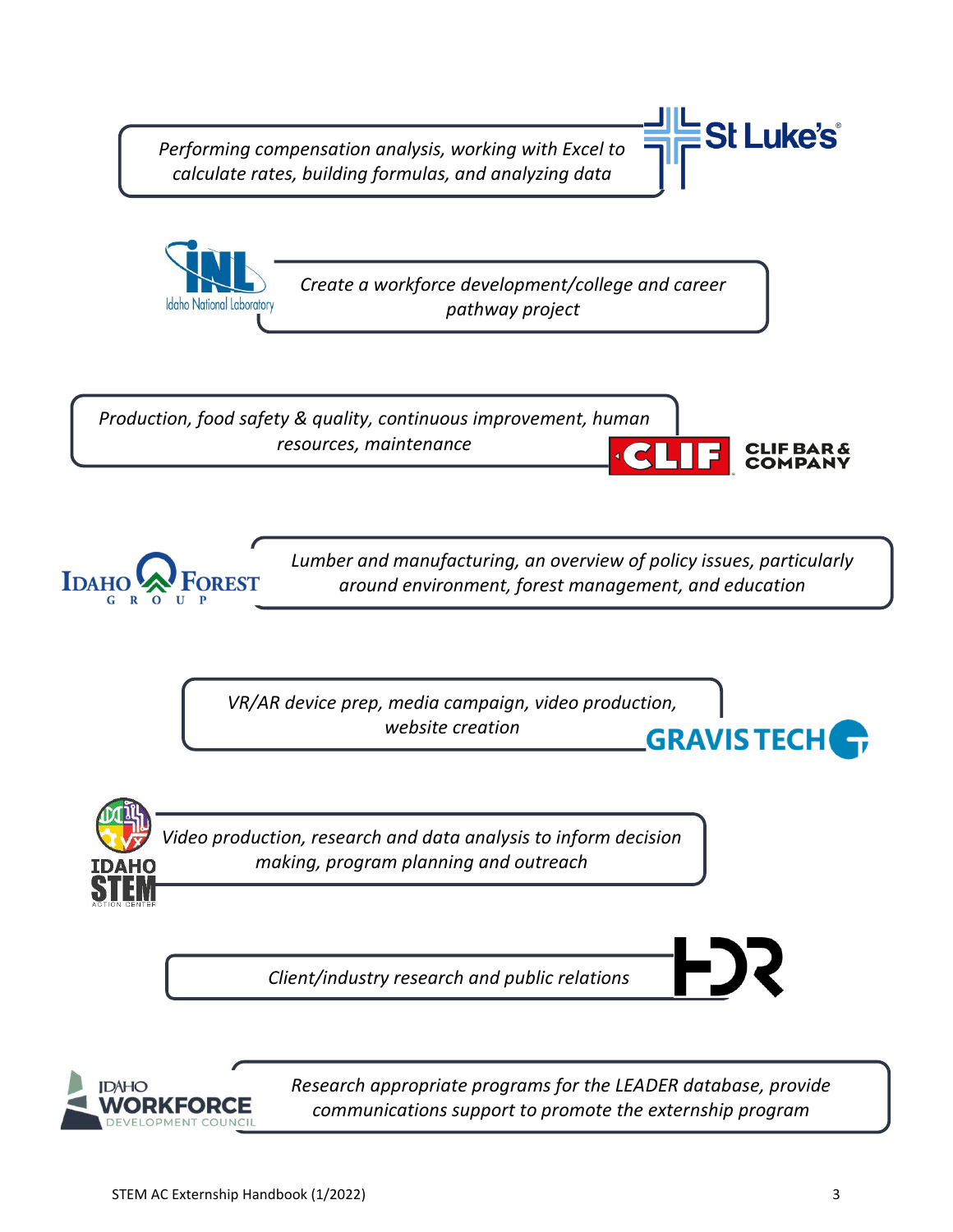#### <span id="page-7-0"></span>**Participants & Benefits**

Any certified Idaho K-12 public school teacher or college and career advisor who is currently working in a public Idaho school and will be returning to a public Idaho school for the 2021- 2022 school year is eligible to apply. Educators will be paid a flat rate of \$5,000.00 for two hundred (200) hours per the entirety of the externship. Externs also have the opportunity to earn professional development credit or graduate credit for completing the experience.

Extern hosts receive a unique opportunity to collaborate with Idaho educators who can offer uncommon expertise and return on investment by completing meaningful work for the host business. By leveraging externs' skills, hosts can significantly enhance capacity during the summer. Additionally, extern hosts can share with educators the challenges of hiring and retaining employees, the application of new technologies, business practices in a local company, and real-world information about career possibilities and workplace expectations.

Consequently, externships can build a bridge that connects education to careers by enhancing the learning environment of the classroom, deepening teacher's and student's insight into the needs, challenges, and realities of the workplace, and engaging the community in STEM and  $21^{st}$ -century skills that lead to in-demand careers in Idaho.

#### <span id="page-7-1"></span>**Timeline**

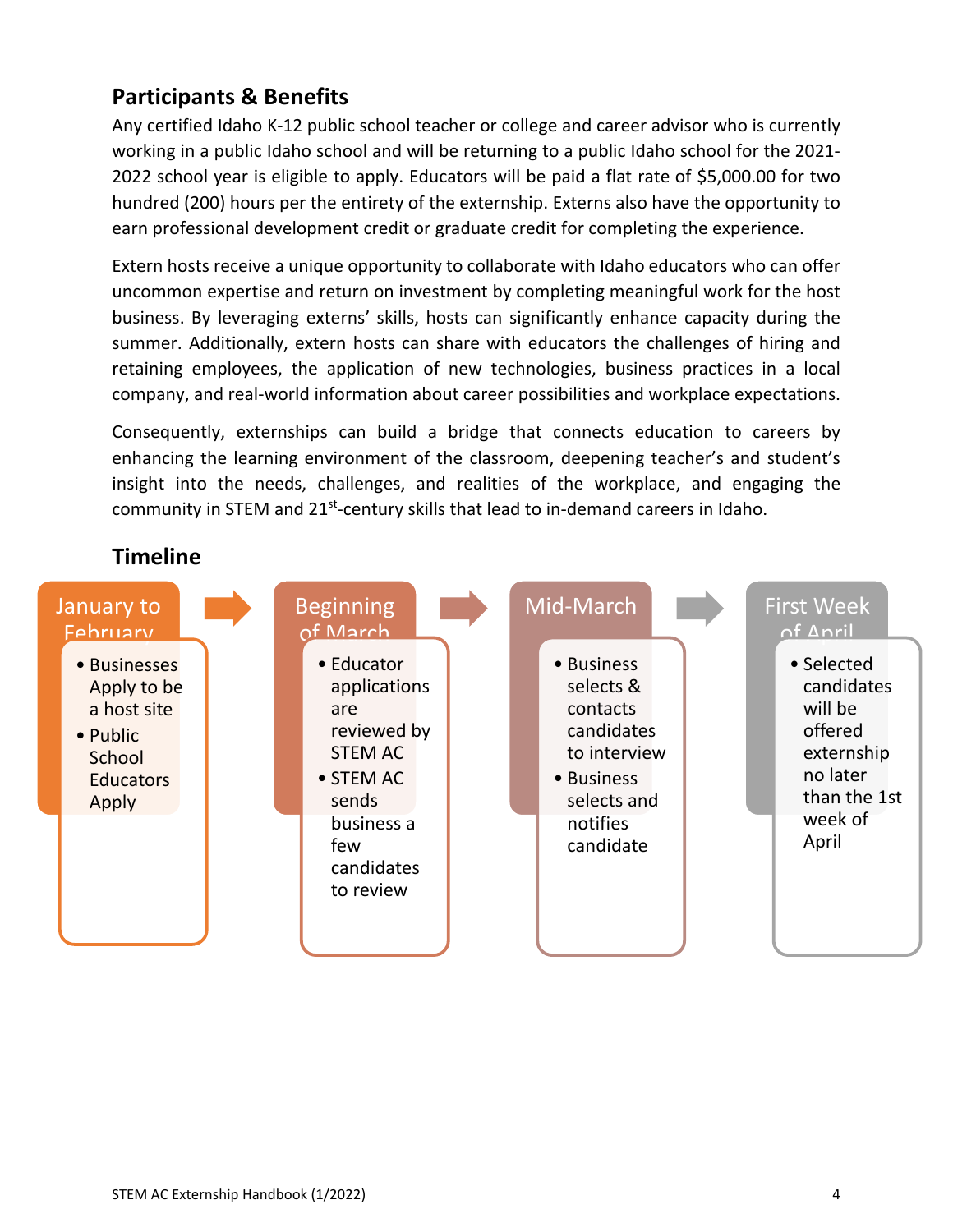Businesses interested in hosting an extern for summer 2022 should apply through STEM AC's [Externship](https://stem.idaho.gov/apply/stem-externships/) webpage between **January 3, 2022** and **February 11, 2022**. The extern hostshould identify and define as clearly as possible either a specific project or the general type of work an extern is expected to complete at the host site. The host may either identify several possible projects that can be matched to a broader range of teachers and/or skill sets or identify a single project with a more particular type of teacher and skill set in mind.

**NOTE**: STEM AC, together with WDC, will host two orientation meetings (one in mid-January, the other in mid-February) for host sites to review this handbook and answer any questions that may arise.

To qualify, interested classroom teachers and career counselors must submit a completed application through STEM AC's [Community](https://idahostem.force.com/gms/) Grants Portal between **January 3, 2022** and **February 11, 2022**. From **March 1, 2022** until **March 9, 2022**, completed applications will be reviewed based on the candidates' interests, experiences, and skillsets and matched accordingly to meet the needs of the participating businesses. **Applications may be forwarded to more than one business and host sites can receive up to five applications.**

Businesses will reach out to desired candidates between **March 14, 2022 and March 31, 2022** to schedule/conduct interviews. **Selected candidates will be offered an externship by the host site no later than April 15, 2022**. In the event there remain unplaced applicants, every effort will be made to match them with any remaining businesses, providing funding is available.

#### <span id="page-8-0"></span>**Applications & Externship Match**

The extern interviews provide an opportunity to define the externship experience and clarify the expectations of both the host and the educator. Additionally, the start date, important program dates and projected end date should be discussed along with any vacations or commitments that require multiple days away from the externship on the part of the applicant. The Idaho Teacher Externships program offers considerable scheduling flexibility to the educators in terms of the 200-hour requirement, but this only works with clear communication between the program coordinators, extern host, and the extern.

Following acceptance of the externship, the extern will identify a point of contact with the host site and forward his/her contact information including name, email address, and phone number to the Partnership Program [Coordinator.](mailto:partnerships@stem.idaho.gov) The extern will work with the site host to develop a mutually agreeable work schedule for the summer externship experience. Also, at this time, the extern must submit the required paperwork (contract, W-9, and tentative work schedule) to STEM AC's Grants and [Contracts](mailto:stephanie.lee@stem.idaho.gov) Analyst. The externship cannot begin until all paperwork has been processed by the STEM AC.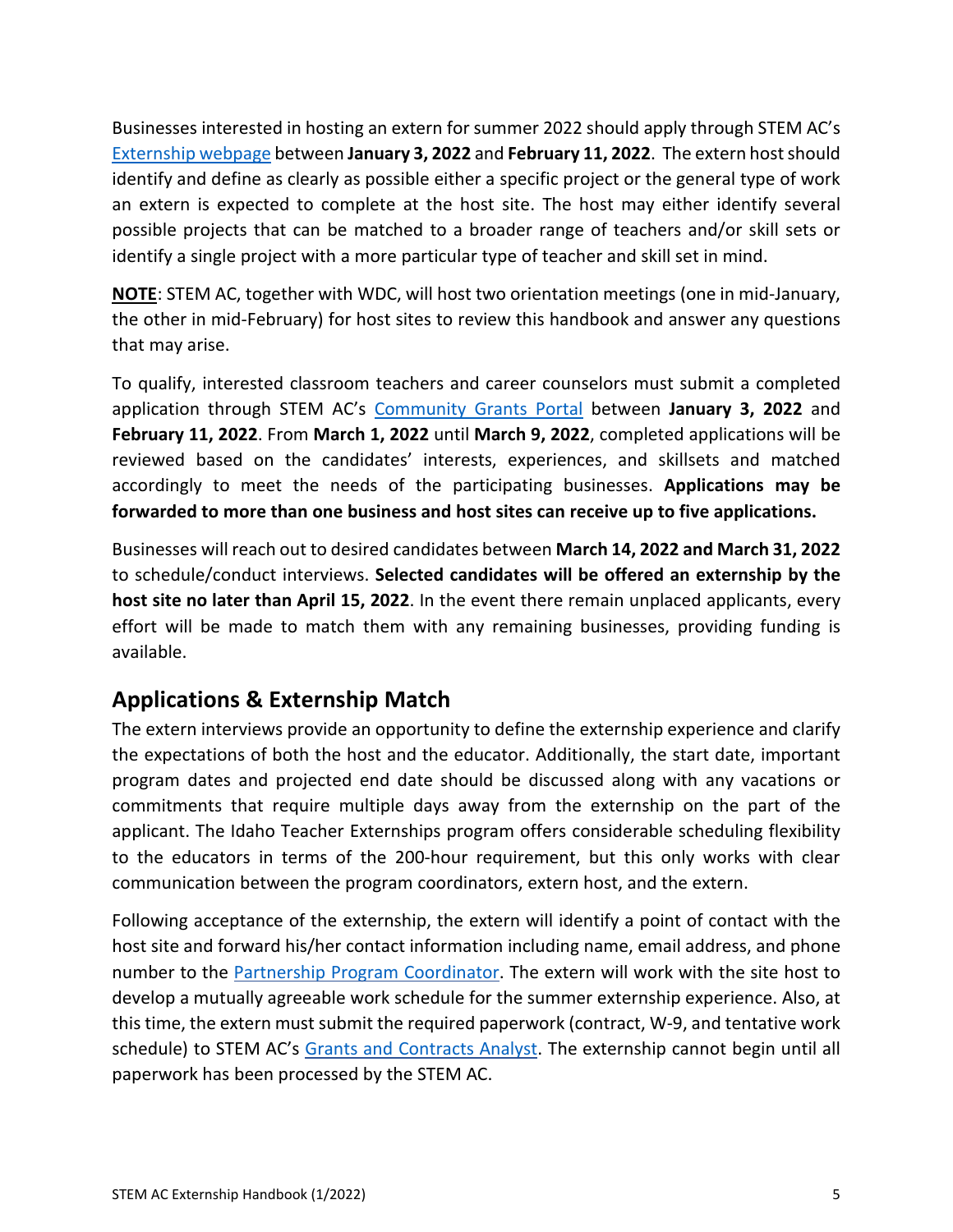#### <span id="page-9-1"></span><span id="page-9-0"></span>**Role of the Extern Host**

- Provide a challenging work opportunity that contributes to company operations while exposing the teacher to authentic workplace experiences that will enhance his/her classroom instruction in the areas of content, employability skills, and technology utilization.
- Ensure that the educator sees the broader career opportunities within the organization/industry and understands the challenges of hiring and retaining employees.
- Provide the necessary training and ongoing mentoring needed for the extern to be successful.
- If possible, contribute to the stipend that will be paid to the extern.
- Aid the extern by providing time for him/her to fill out weekly reflections as part of the program requirements.
- Report any issues regarding the extern to Workforce Development Council's [Business](mailto:matthew.thomsen@wdc.idaho.gov) [Partnership](mailto:matthew.thomsen@wdc.idaho.gov) Manager immediately.

#### **Role of the Teacher Extern**

Externs are not considered employees, but rather independent contractors, and will not be working under the direction and/or control of STEM AC. Nevertheless, externs are expected to:

- a. Attend STEM AC's extern orientation in May and submit all required paperwork.
- b. Complete a minimum of 200 hours at the Externship host site between June 1st and August 31, 2022, as agreed upon by the teacher and the employer (approximately 5- 6 weeks).
- c. Meet the performance expectations required by the employer.
- d. In the [Community](https://idahostem.force.com/gms/) Grants Portal, submit an interim report after 100 hours of work is completed, which must include at least one photo (with the host's consent) of the extern at the worksite and a timesheet reflecting hours worked. A final report needs to be submitted no later than September 9, 2022.
- e. Use this opportunity to integrate relevant, real-world examples and content into your classroom or learning environment.
- f. Share their experience with colleagues to help build program capacity.
- g. Submit at least one blog post regarding the externship experience with an approved picture from the host site.
- h. Report any issues with the externship to STEM AC's Partnership Program [Coordinator](mailto:partnerships@stem.idaho.gov) immediately.

#### <span id="page-9-2"></span>**Role of the Coordinator**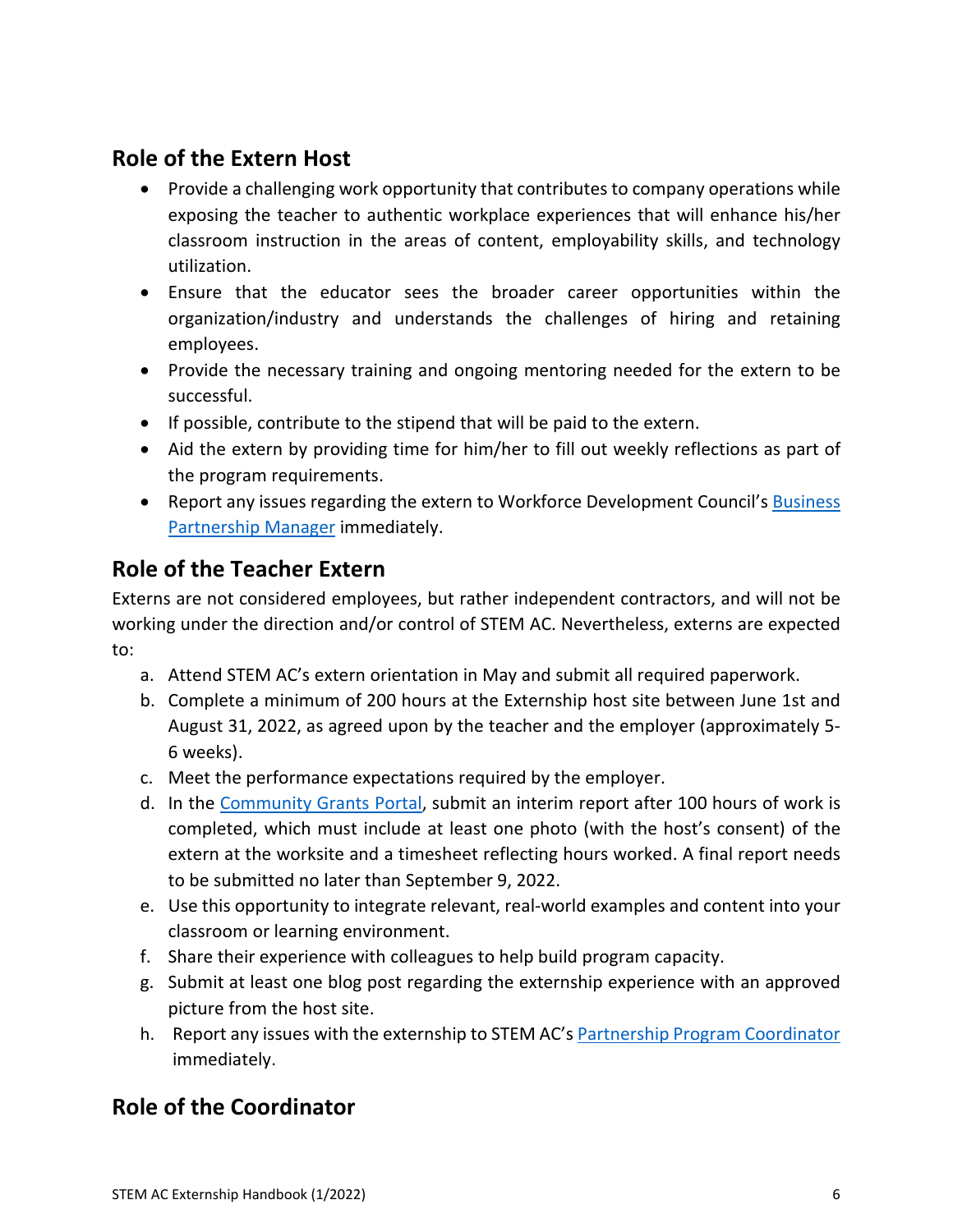As previously mentioned, there are two coordinators facilitating the externship experience: one from WDC who works primarily with the businesses, and one from STEM AC who works with the externs. While they share the same goal of creating the best externship experience possible, their roles are somewhat different based on the group with whom they work.

#### **From Workforce Development Council**

- a. Provide support to employers from selection of the teachers to the completion of the externship experience.
- b. Organize a competitive selection process for teachers.
- c. Provide employers with assistance for planning the externship experience.
- d. Recognition that you are running a business. If there are issues with the program, let us know and we will fix them or you can end the externship, if necessary.
- e. To make sure the experience you provide goes farther than the one teacher you impact.

#### **From STEM Action Center**

- a. Ensure externs are provided with all required documentation.
- b. Conduct reference checks with the externs' building principals.
- c. Submit applicant resumes to WDC for consideration by prospective employers.
- d. Provide externs with training and ongoing support to meet all program requirements and ensure a positive experience.
- e. Provide documentation for externs who choose to earn professional development or graduate credit.
- f. Conduct at least one on-site visit with each extern over the course of the externship experience.
- g. Support educators to ensure the knowledge gained from the externship goes farther than just this single experience (i.e., sharing your involvement with other educators and/or school counselors).
- h. Survey both externs and site hosts regarding the externship experience.

#### <span id="page-10-0"></span>**Extern Compensation & Host Contributions**

• As independent contractors, externs will be paid \$5,000.00 by STEM AC for 200 hours of work at their host sites, as well as professional development credit, if they so choose. It will be the shared responsibility of the extern and the site host to establish a work schedule for 200 hours agreeable to both parties. Funds will be disbursed in two payments. The extern's initial disbursement of \$2,500 will follow their successful completion of **100 hours and their submission of the interim report**. The final payment will follow the externs' **submission of the final report, completion of another 100 hours (total of 200 hours), and approval by STEM AC**. Should the externs work with their site host, for any reason, fall short of 200 hours, final payment will be prorated at the rate of \$25.00 per hour. \***NOTE**: *payments to externs may take approximately 30 days to process once the invoice has been emailed to STEM AC's*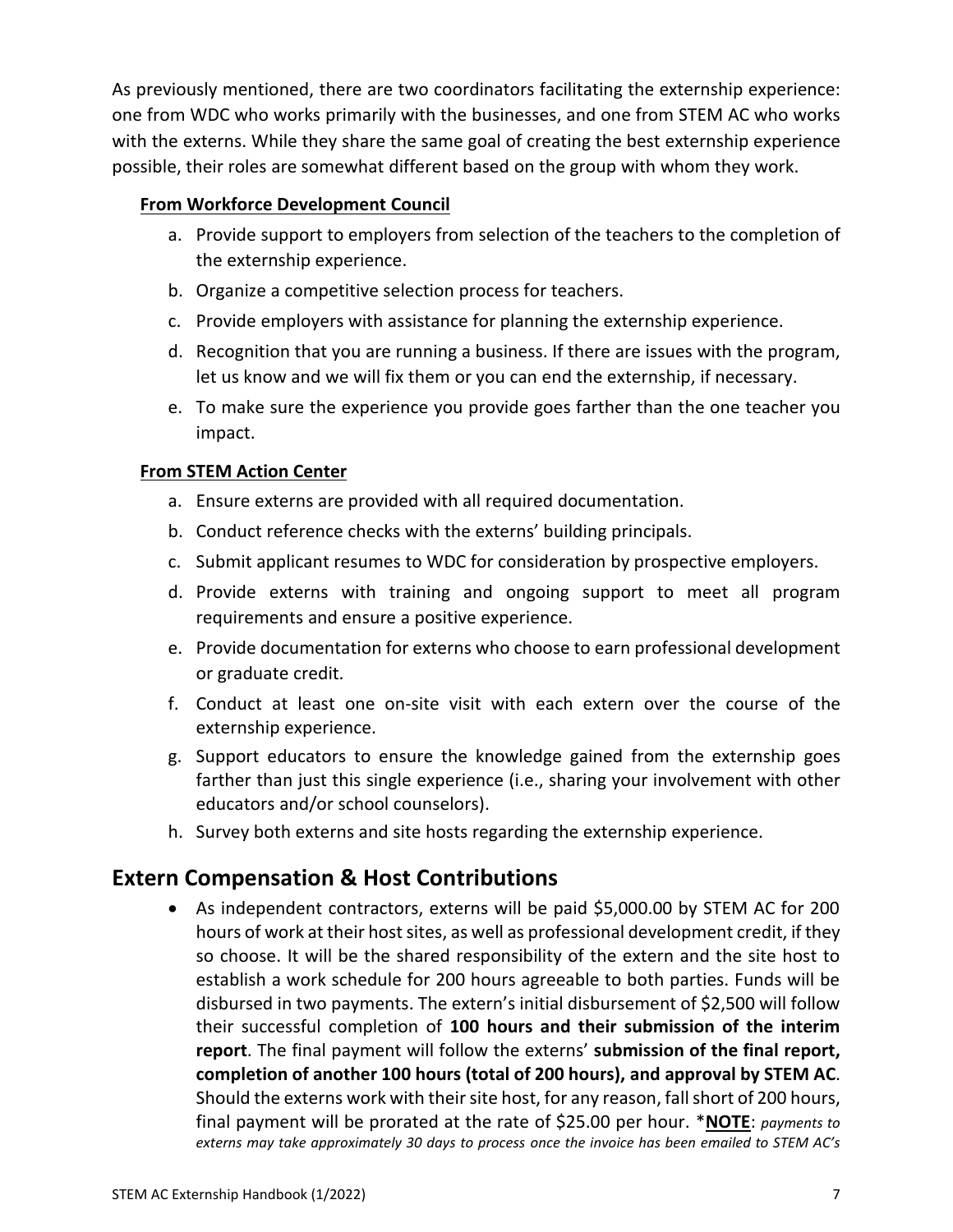*[Grants and Contracts Analyst](mailto:stephanie.lee@stem.idaho.gov) and either the interim or final report has been submitted and confirmed received. Payments, without any dispute, will process in accordance with [Idaho Code 67-9218.](https://protect-us.mimecast.com/s/dFz-CkRLj7fq4785cNOg58?domain=legislature.idaho.gov) The Awardee understands that, while the Agency will use its best efforts to secure prompt payment of invoices/agreements, as a state agency, the Agency may not make direct payment but must submit the initial payment to the State Controller's Office for final payment.)*

Priority selection of externship host sites may be given to organizations sharing the cost of the externship. Cost-sharing of at least 50% will help expand the externship program across Idaho. Host site cost-sharing contributions should be made directly to STEM AC or its Foundation. Consideration will be given to businesses that currently cannot contribute but can still offer a high-quality experience for an extern.

**Workers' Compensation will be paid for by STEM AC**. All other benefits will be the sole responsibility of the contractor.

#### *Suggested* **Host Site Cost Sharing Levels**

*Sponsors will have their logo placed on STEM AC's website based on the amount of their sponsorship.*

#### **Gold Sponsor \$5000**

• Suggested minimum level for employers with 50+ employees or employers who have participated in the Educator Externship Program for more than 2 years.

#### **Silver Sponsor \$2500**

• Suggested minimum level for employers with 25-49 employees, non-profits, or employers who have participated in the Educator Externship Program for more than 1 year.

#### **Bronze Sponsor \$1000**

• Suggested minimum level for employers hosting an extern.

#### <span id="page-11-0"></span>**Externship Termination**

It isimportant for both the teacher and host to know that if problems occur in the early stages of the experience, the coordinators are in place to assist both parties and do everything possible to allow the experience to continue. If it is determined that the externship cannot be continued, the teacher will be compensated pro-rata for the hours worked and accepted by STEM AC.